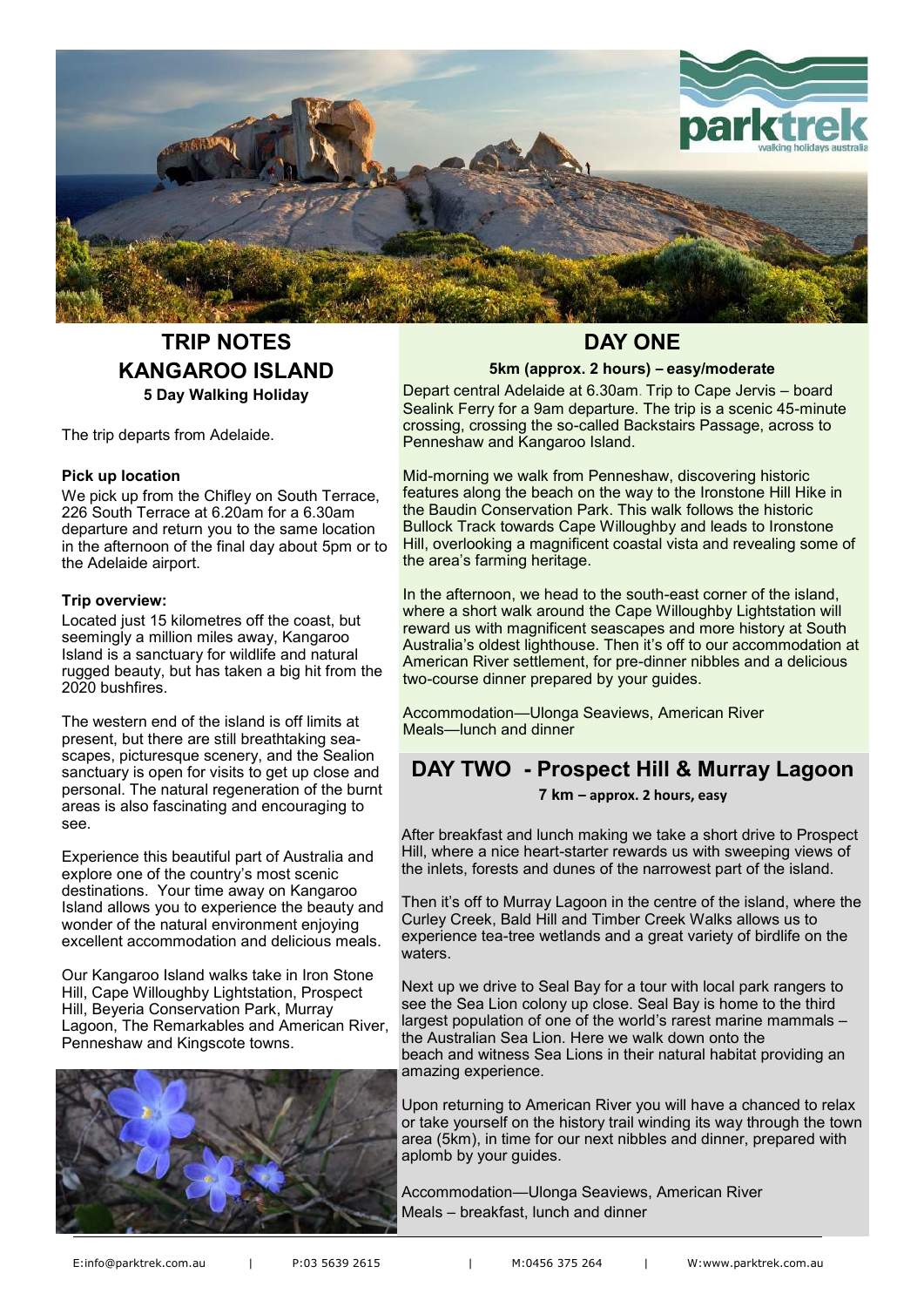# **DAY THREE Sightseeing West End of KI**

At present, Flinders Chase National Park is closed for all but the Remarkables rock formations. These iconic sculpted granite outcrops are surely unmissable, so we will make a day of driving to the far end of the island. We will firstly drive towards Cape Borda lighthouse, and witness the amazing views from the island's highest cliffs at Harvey's Return.

Continuing along the West End Highway, we will be skirting the Park, as well as large tracts of farmland recovering from the 2020 fires. In the Cape du Coedic lighthouse area we will explore as much of the Remarkables, Admirals Arch and the lighthouse environs as restoration efforts allow.

The return along South Coast Road passes the tiny settlement of Vivonne Bay, also drastically affected by the fires, before a stop to experience "Little Sahara" – 2 square kilometres of sand dunes, up to 70m high. A walk through the dunes will be a great leg stretch..

On the way back we can stop at a winery or two to sample some of the island's fine wines, and perhaps select a bottle or two to have with tonight's meal - two courses prepared by guides.

Accommodation—Ulonga Seaviews, American River Meals—breakfast, lunch and dinner



**DAY FIVE 4km, approx. 2 hours (easy) Deep Creek Conservation Park**



**DAY FOUR—American River & North Coast (8km, approx. easy)**

After breakfast and lunch making we take a short morning walk to the ruins of a fish cannery on the foreshore, returning for morning tea at our accommodation. Then we will take the oneway Independence Walk south of the township, continuing on by vehicle to Beyeria Conservation Park. Here a short circuit walk will reveal the incredibly rich mallee vegetation community, showcasing some of KI's rare endemic plants. Then it's off to Kingscote, the island's biggest town.

Lunch will be on the grounds of the Island Beehive, where we can take a tour of the honey-making processes and observe an active beehive. Then a stroll through the Reeve's Point Historic Site will inform us of the interesting story behind South Australia's first settlement, pre-dating Adelaide.

Following the North Coast road winding amongst farmland and headlands, we can pull in to a beach or two for a toe-dip (or something more serious if the weather is favourable), before heading back to Kingscote. Here there will be time for a ramble through the harbour area with its basking seals before we enjoy a pub-style meal together at the Ozone Hotel (fabulous bay views as the sun sets).

Accommodation: Ozone Hotel Meals—breakfast and lunch

After breakfast and lunch making we pack up and depart our accommodation.

We take a morning ferry trip from Penneshaw back to the mainland and continue on to our last walk for the tour – The Goondooloo Ridge Walk. We take this short walk along a stunning section of the Deep Creek Conservation Park. The views overlooking the Southern Ocean are vast and the track itself is easy. The park is the largest remaining block of wildlife habitat on the Fleurieu Peninsula and is home to an array of native wildlife. Look out for western grey kangaroos, short-beaked echidnas or some of the 100 bird species that can easily be heard or spotted when walking in the park. The walking trail provides spectacular views of the Backstairs Passage, Cape Willoughby Lighthouse and beyond, on Kangaroo Island and the rugged Deep Creek Valley.

Approx. 4.30 drop off to Adelaide airport and a 5pm return to The Chifley Hotel in Adelaide. **For guest flying out of Adelaide – please book flights from 6.30pm** Meals—breakfast and lunch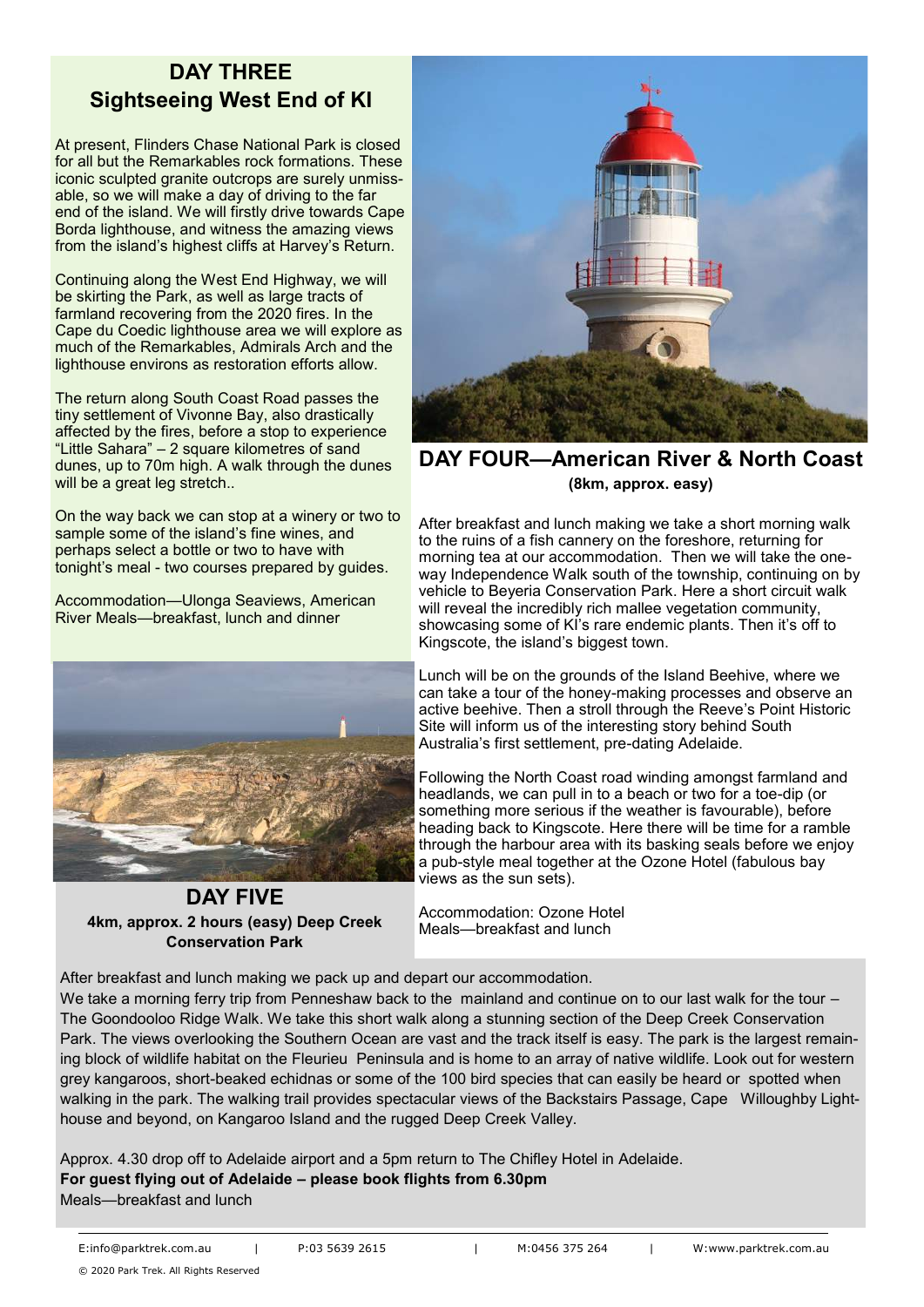

## **THINGS TO NOTE**

#### **Tour inclusions**

- Three nights at Ulonga Seaviews, American River, one night at the Ozone Hotel, Kingscote
- 4 breakfasts, 4 lunches and 3 dinners
- All transport and guiding
- Pick up and drop off Adelaide
- Ferry crossing from the mainland to Kangaroo Island and return
- Guided tour at Seal Bay to see Australian sea lions

### **Accommodation**

#### **Ulonga Seaviews, American River, Kangaroo Island — 3 nights**

Two modern 4-bedroom units on the foreshore at American River settlement, with pleasant outdoor BBQ area and large common room.

#### **Ozone Hotel, Kingscote — 1 night**

Hotel-style accommodation in the heart of Kingscote.

### **Where we depart from in Adelaide.**

Our point of departure for the trip is from The Chifley Hotel on South Terrace at 6.30am. The early start is necessary in order for us to make a 9.00 am ferry crossing from Cape Jervis over to Penneshaw on Kangaroo Island.

### **Single Supplements**

A single supplement is available at the time of booking. If you want to have a room to yourself there will be an extra charge payable upon booking.

### **Luggage**

We'd ask that you bring a soft bag of max 15kg instead of a solid suitcase. Soft bags are more forgiving in terms of storage and easier for us to handle. Please also be aware that your luggage may get dust on it while travelling in the trailer.

## **ABOUT THE MEALS**

**Breakfast** is continental style, comprising of cereals, stewed fruit, toast, spreads and yoghurt.

**Lunch** can vary from day to day, but includes meat, salad, bread and wraps, some days we will have roasted chicken and salad, and others quiche to mix things up a bit.

**Dinner** is a casual two-course meal of main and dessert prepared by your guides. The menu is constantly changing but can include a classic steak on the barbecue, chicken korma or salmon fillet. Dessert can include maple baked apples, pears in red wine, fruit salad or pavlova to name just a few.

**Snacks and nibbles** - There are plenty of snacks and nibbles during the trips including fresh fruit for the trail, biscuits and/or fruit cake for tea breaks. Each night we offer dips, cheese and crackers for a pre-dinner nibbles and a self-serve trail mix selection at the beginning of each day.

The food we serve is healthy, hearty and home style. We don't offer five-star chef prepared dining but the food is fresh and our guides make sure it is tasty and plentiful. We are able to accommodate guests' specific dietary requirements and can always prepare a meal to meet ndividual needs, with prior notification.

Park Trek offers non-alcoholic beverages while on tour, but does not include alcoholic beverages. We do however welcome guests to bring wine/beer along with them. If you are bringing bottled wine please pack this well in your main bag to avoid breakages.

**We do stop at Penneshaw on Kangaroo Island where you can purchase alcohol from the local hotel, or from one of the wineries we visit.**